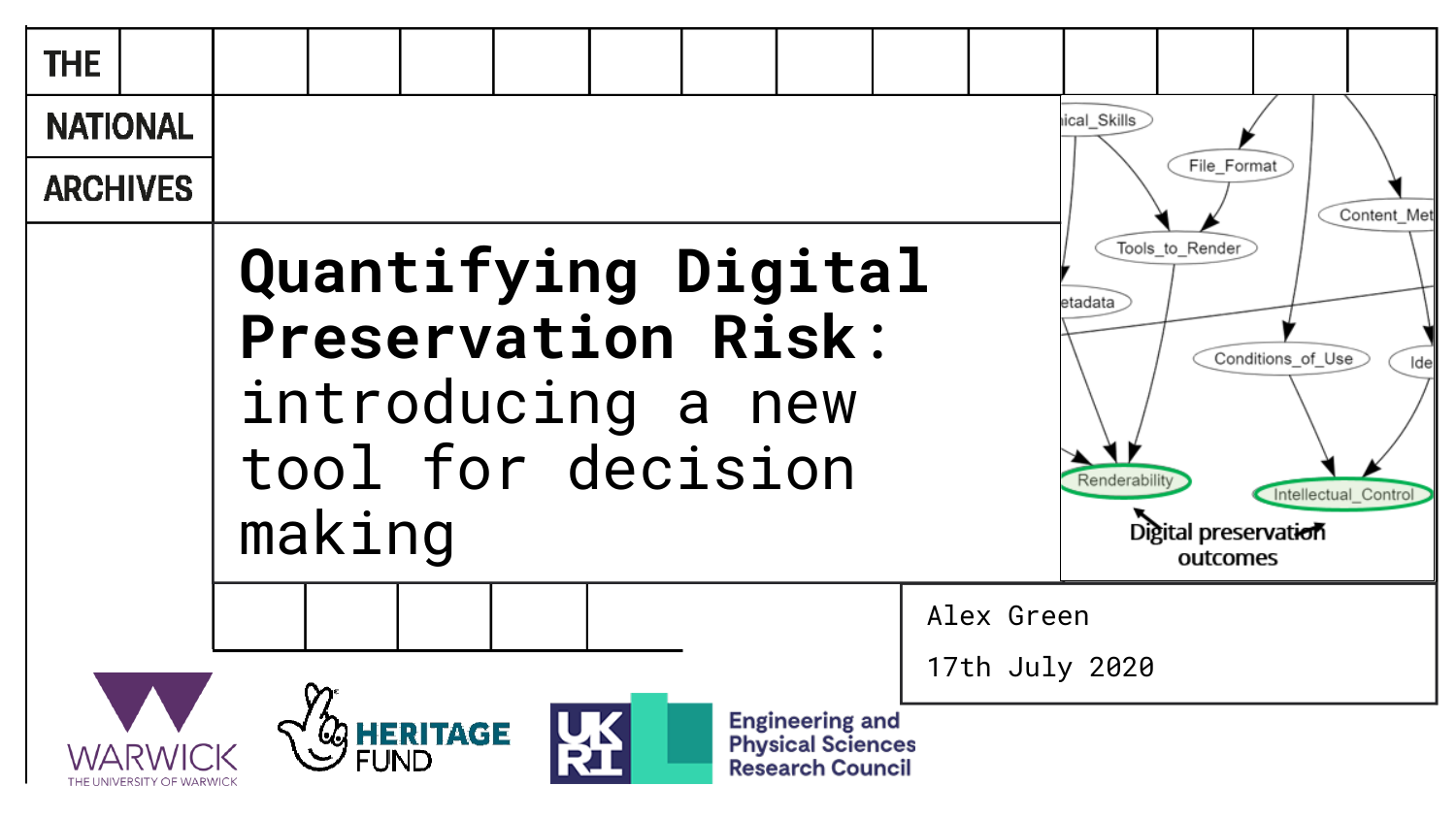## Why do we need a risk model for digital preservation?

Our digital heritage is rich, complex and fragile. It's under threat from:

- Rapidly evolving technology
- Outdated policies and standards
- A skills gap across the archives sector



**THE** 

**NATIONAL** 

**ARCHIVES** 

Photo by [Marvin Esteve](https://unsplash.com/@tme18?utm_source=unsplash&utm_medium=referral&utm_content=creditCopyText) on [Unsplash](https://unsplash.com/s/photos/warning?utm_source=unsplash&utm_medium=referral&utm_content=creditCopyText)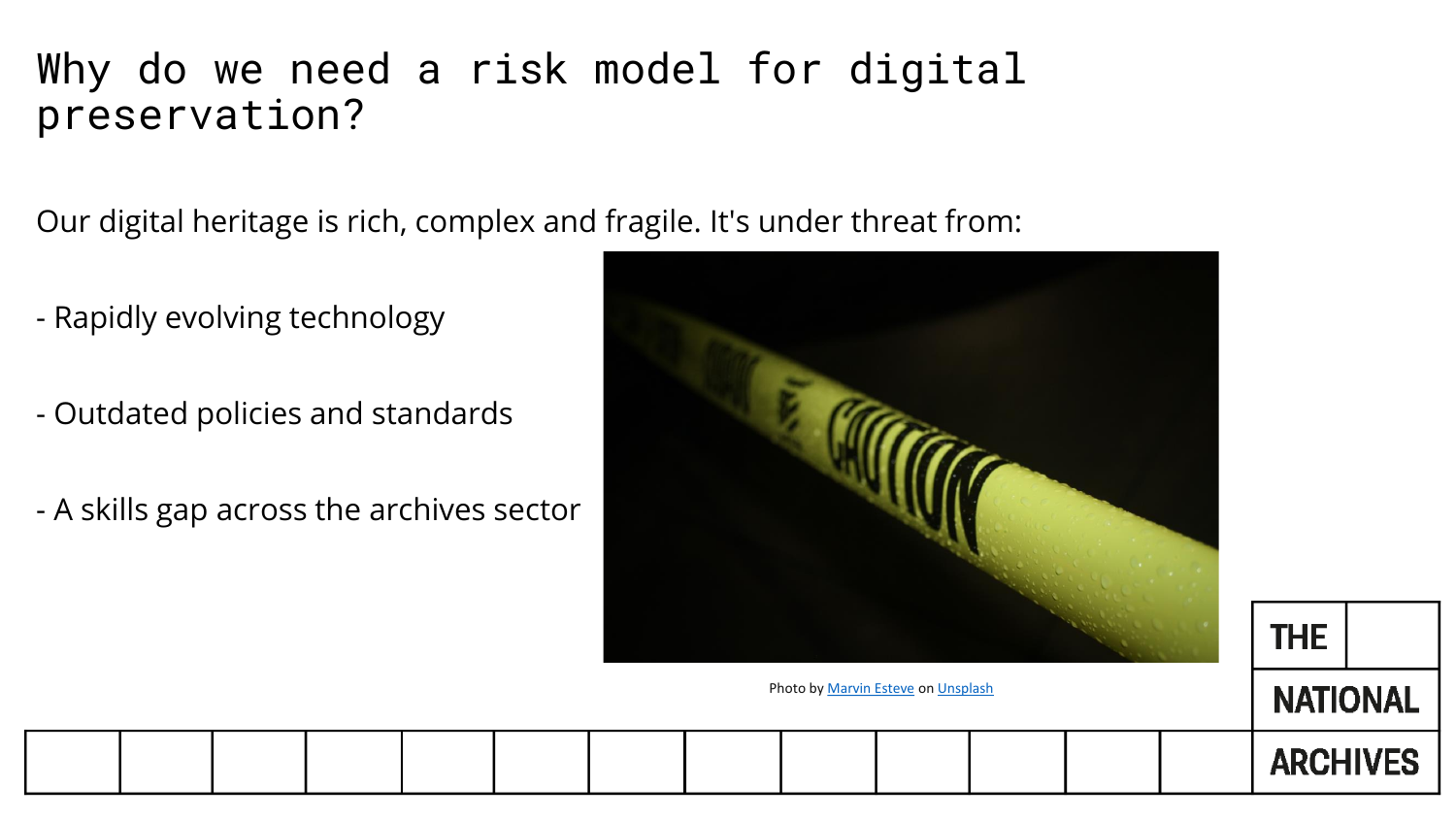# What will DiAGRAM do?

Creating a new risk management framework for digital archivists on digital preservation risks.

DiAGRAM is The **Di**gital **A**rchiving **G**raphical **R**isk **A**ssessment **M**odel

DiAGRAM will:

- Improve users' **understanding** of the complex digital archiving risk landscape and of the interplay between risk factors.
- Empower archivists to **compare and prioritise** very different types of threats to the digital archive: from software obsolescence to natural disaster.
- Aid in **quantifying** the impact of risk events and risk management strategies on archival outcomes to support decision making, communication with stakeholders and developing business cases for targeted action.**THE**

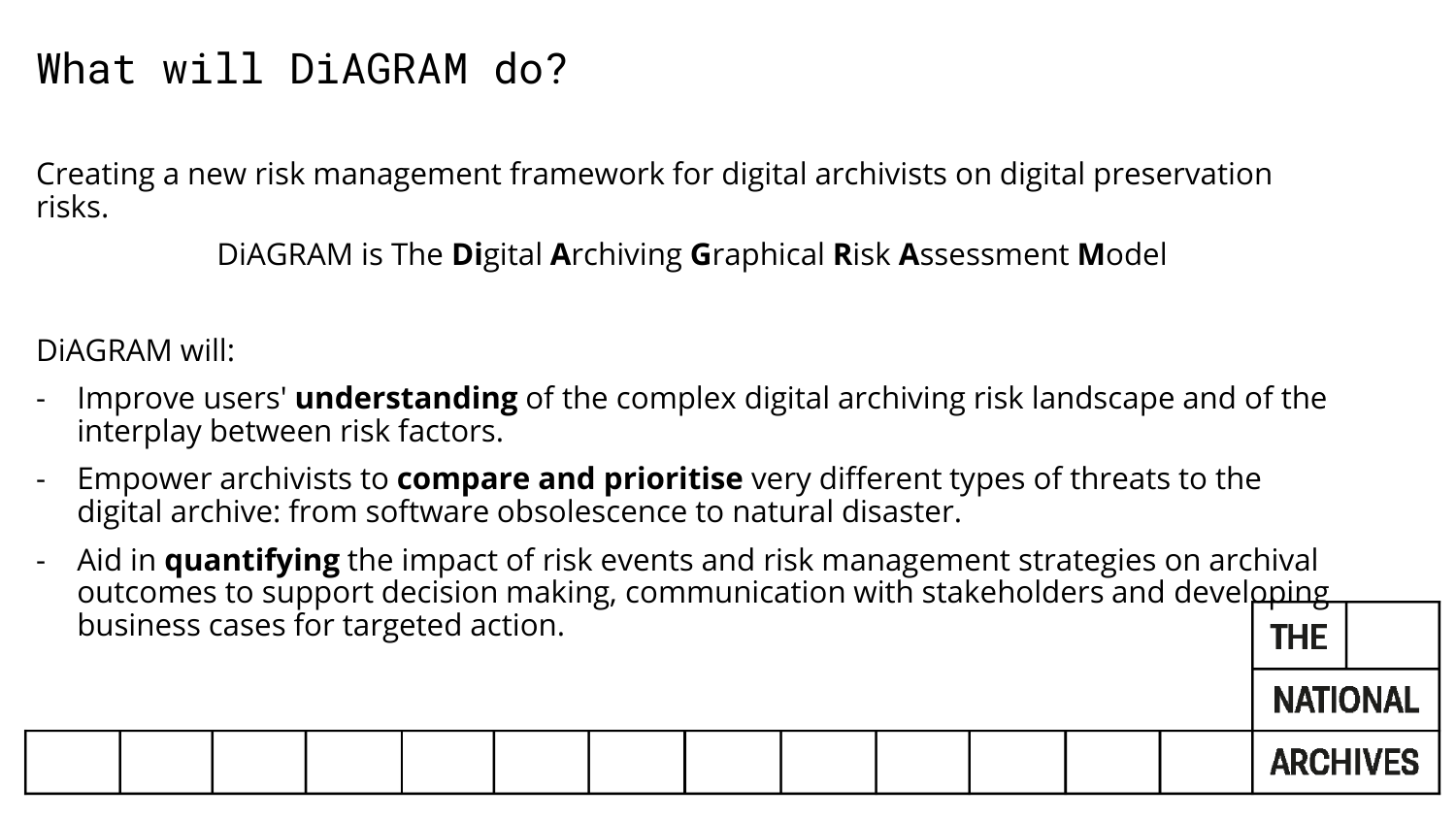# Who is involved?

Joint project between the National Archives and the Applied Statistics & Risk Unit, University of Warwick

UK archive partners:

- Dorset History Centre
- Gloucestershire Archives
- TfL Corporate Archives
- Special Collections, University of Leeds
- Design Archives, University of Brighton



This project is receiving funding from the National Lottery Heritage Fund

| The Digital Preservation Coalition for dissemination events and project evaluation |  |  |  |  |  |  |  |  |  | <b>THE</b>      |  |  |                 |  |
|------------------------------------------------------------------------------------|--|--|--|--|--|--|--|--|--|-----------------|--|--|-----------------|--|
|                                                                                    |  |  |  |  |  |  |  |  |  | <b>NATIONAL</b> |  |  |                 |  |
|                                                                                    |  |  |  |  |  |  |  |  |  |                 |  |  | <b>ARCHIVES</b> |  |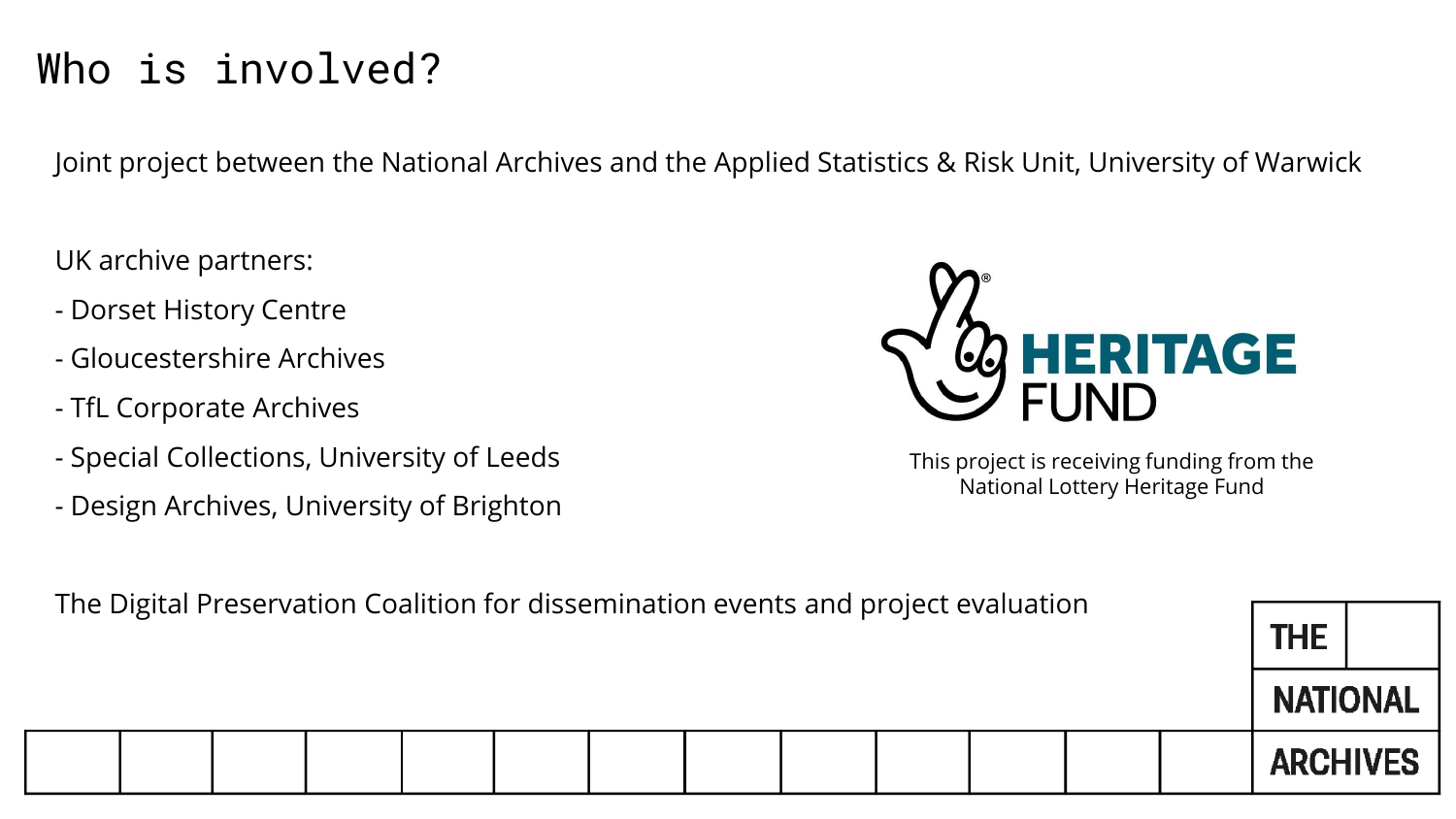## What is DiAGRAM?

DiAGRAM is an interactive tool for UK **digital archivists** and enable them to better understand their own risks and explore different scenarios.

Note: the model is a prototype – it will change!

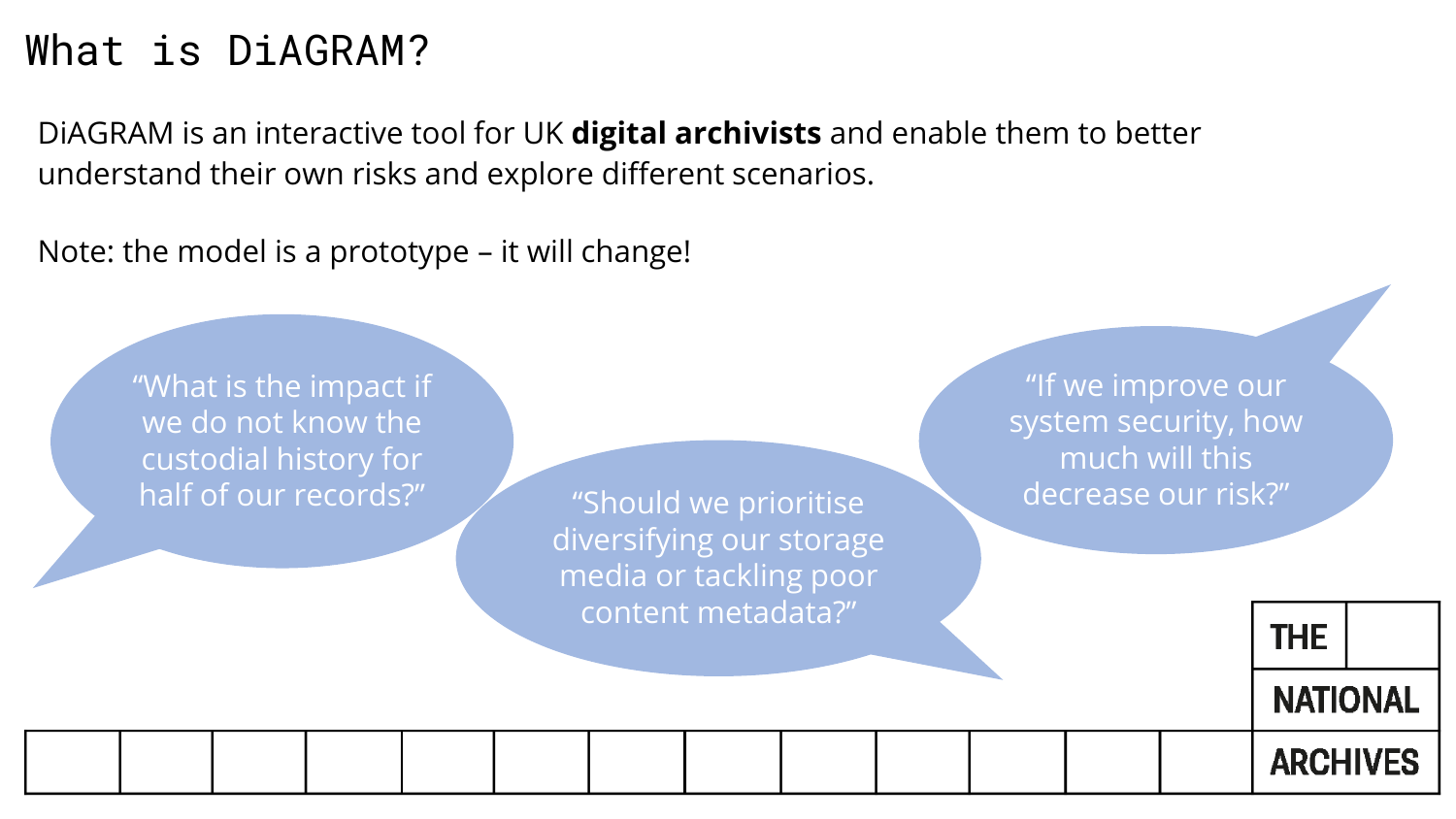### How to use the tool

### Customise the model to reflect the situation at your institution



| <b>Important note: This model is still in development</b><br>There will be further case interface changes and additional functionality added as the project progresses. Any feasiback to inform the future development seculi<br>be welcome - plasse send your comments to a member of the project team.                                                                                                                                                                                                                     |
|------------------------------------------------------------------------------------------------------------------------------------------------------------------------------------------------------------------------------------------------------------------------------------------------------------------------------------------------------------------------------------------------------------------------------------------------------------------------------------------------------------------------------|
| Create your model                                                                                                                                                                                                                                                                                                                                                                                                                                                                                                            |
| 1/9                                                                                                                                                                                                                                                                                                                                                                                                                                                                                                                          |
|                                                                                                                                                                                                                                                                                                                                                                                                                                                                                                                              |
| Please answer the following question:                                                                                                                                                                                                                                                                                                                                                                                                                                                                                        |
| 2. System_Security                                                                                                                                                                                                                                                                                                                                                                                                                                                                                                           |
| How would you rate the system security within your archive? Questions to consider when answering include Do you have<br>regular security audits? Do you have appropriate IT support? Do you check for viruses on acquisition? Do server communications<br>go through a restrictive firewall? Is physical access to equipment appropriately restricted? Is server access retricted to select<br>personnel? Is there active account management to archival systems? Do you ensure no member of staff has access to all copies? |
| Good %<br>The default is based on responses to the JGC digital skills survey<br>and how many agreed that their IT provider supports the<br>requirements of the archival activities of your organisation toal<br>large or very great extent and that their digital collections are                                                                                                                                                                                                                                            |
|                                                                                                                                                                                                                                                                                                                                                                                                                                                                                                                              |

Create different policies/scenarios

and compare their scores

| THE .    |  |
|----------|--|
| NATIONAL |  |

#### **ARCHIVES**